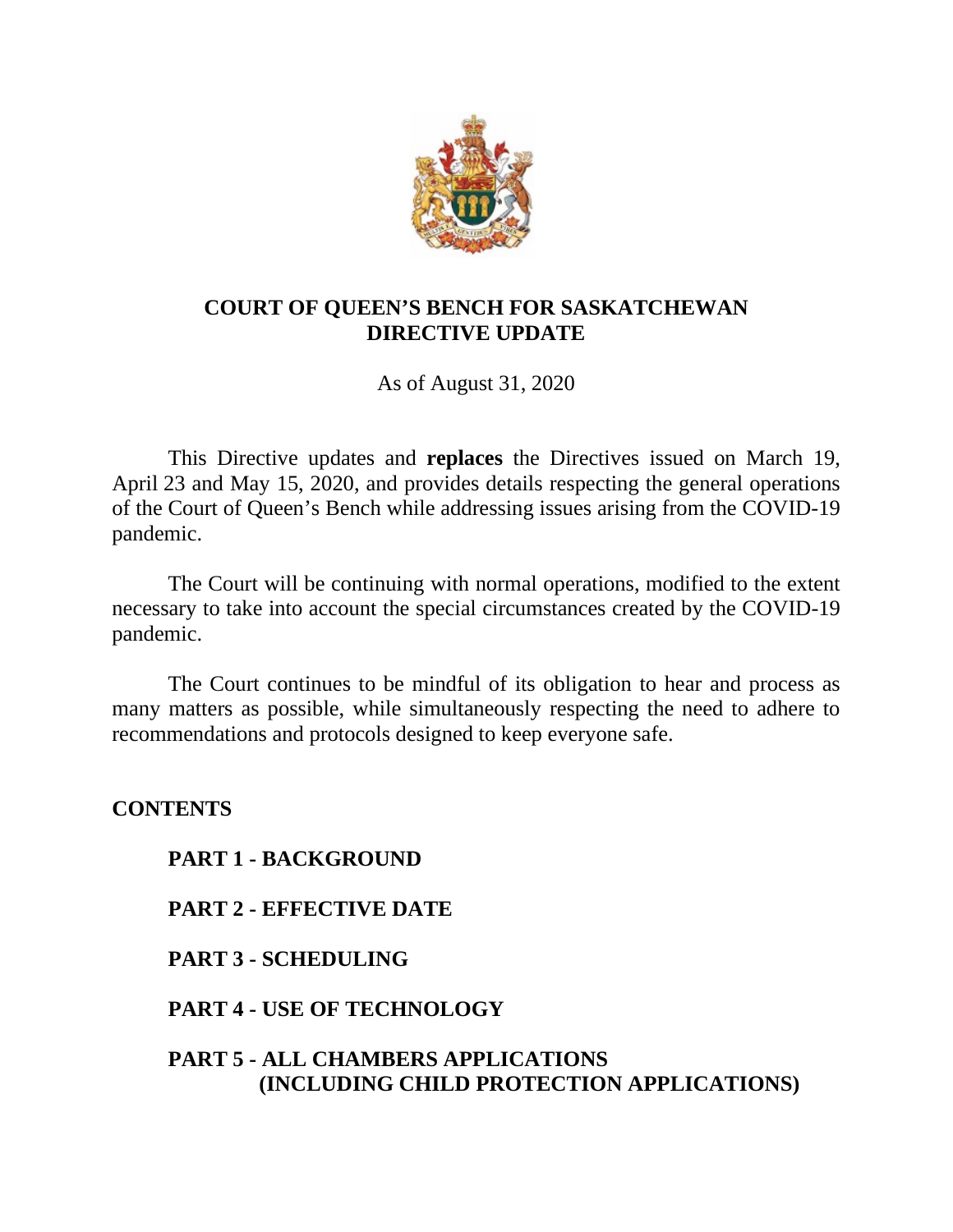### **PART 6 - APPEARANCE DAY APPLICATIONS**

#### **PART 7 - AFFIDAVITS DURING THE PANDEMIC**

## **PART 8 - CIVIL AND FAMILY HEARINGS AND CONFERENCES WITHOUT** *VIVA VOCE* **EVIDENCE**

### **PART 9 - CIVIL AND FAMILY PRE-TRIAL CONFERENCES**

#### **PART 10 - CRIMINAL PRE-TRIAL CONFERENCES**

**PART 11 - SUMMARY CONVICTION APPEALS AND SMALL CLAIMS APPEALS**

# **PART 12 - CRIMINAL PROCEEDINGS OTHER THAN PRE-TRIALS, TRIALS AND APPEALS**

#### **PART 13 - NON-JURY TRIALS (CIVIL AND CRIMINAL)**

#### **PART 14 - JURY TRIALS (CIVIL AND CRIMINAL)**

## **PART 15 - GENERAL GUIDELINES RESPECTING HEALTH PRECAUTIONS WHEN ATTENDING THE COURT HOUSE**

## **PART 16 - LOCAL REGISTRY SERVICES**

**PART 17 - UPDATES TO THE DIRECTIVE**

#### **PART 1 - BACKGROUND**

By way of background, the Directive issued on March 19, 2020 adjourned all non-urgent, non-family chambers applications scheduled on a chambers date between March 20 and May 31, 2020 as *sine die.* The Directive also adjourned all non-urgent family chambers applications to specific dates in June 2020 "to be spoken to."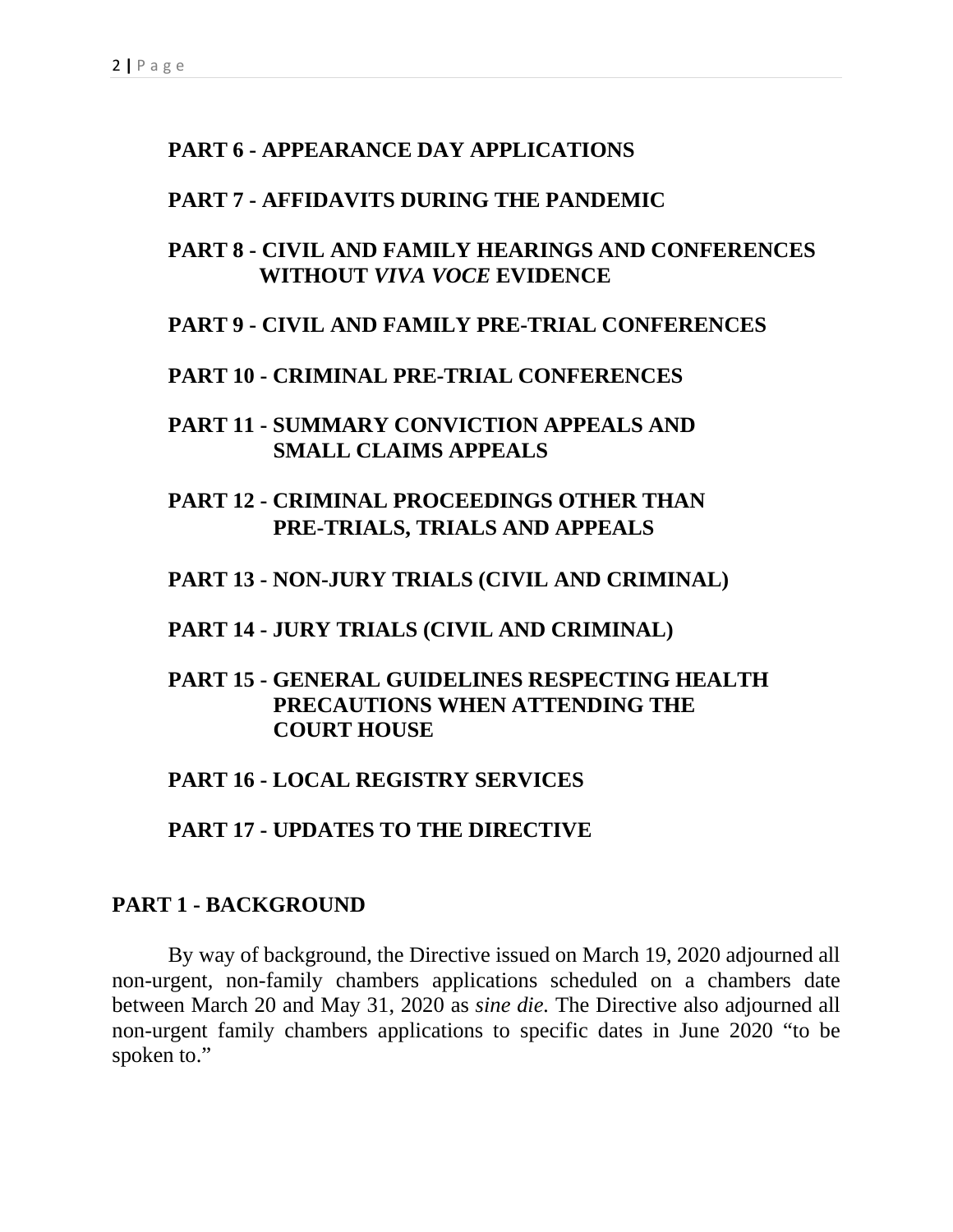The Directive issued on April 23, 2020 lifted the restrictions on the Court hearing Appearance Day applications and conducting Case Conferences to permit them to be heard by telephone as of May 1, 2020. This Directive also lifted the restrictions on hearing non-urgent chambers applications to permit them to be heard by telephone as of June 1, 2020.

The Court further announced that as part of its concerted effort to hear chambers applications postponed by the March 19, 2020 Directive, a "chambers blitz" would be implemented for three weeks in June commencing June 8, 2020. The "blitz" included setting additional non-traditional chambers dates in June to maximize all available judicial resources. During this time the Court scheduled approximately 1,000 applications throughout the province, which had the effect of eliminating the backlog of chambers applications that had built up during the time when regular operations were modified.

During the summer months of July and August, the Court offered approximately 200 pre-trial conference dates, which addressed the inventory of pretrial conferences that had been postponed due to COVID-19 or had freshly arisen. Further, over 50 summary conviction appeals and small claims appeals were scheduled since June 2020, which eliminated the inventory of these types of cases that were waiting to be heard.

# **PART 2 - EFFECTIVE DATE**

This Directive update, subject to the specific dates mentioned herein, takes effect on August 31, 2020.

# **PART 3 - SCHEDULING**

The process for scheduling all matters will, by and large, be similar to the processes in place prior to March 19, 2020.

It is recognized that due to the consequences of COVID-19 on the Court's already limited judicial resources, going forward some pre-trial conferences, hearings and trials might be scheduled later in the future than may have otherwise been the case. While the Court did relieve some scheduling pressures by implementing a "chambers blitz" in June 2020 and by adding additional sitting weeks in July and August to conduct pre-trial conferences, small claims appeals and summary conviction appeals, demand to schedule matters over the next several months far exceeds the supply of judicial time.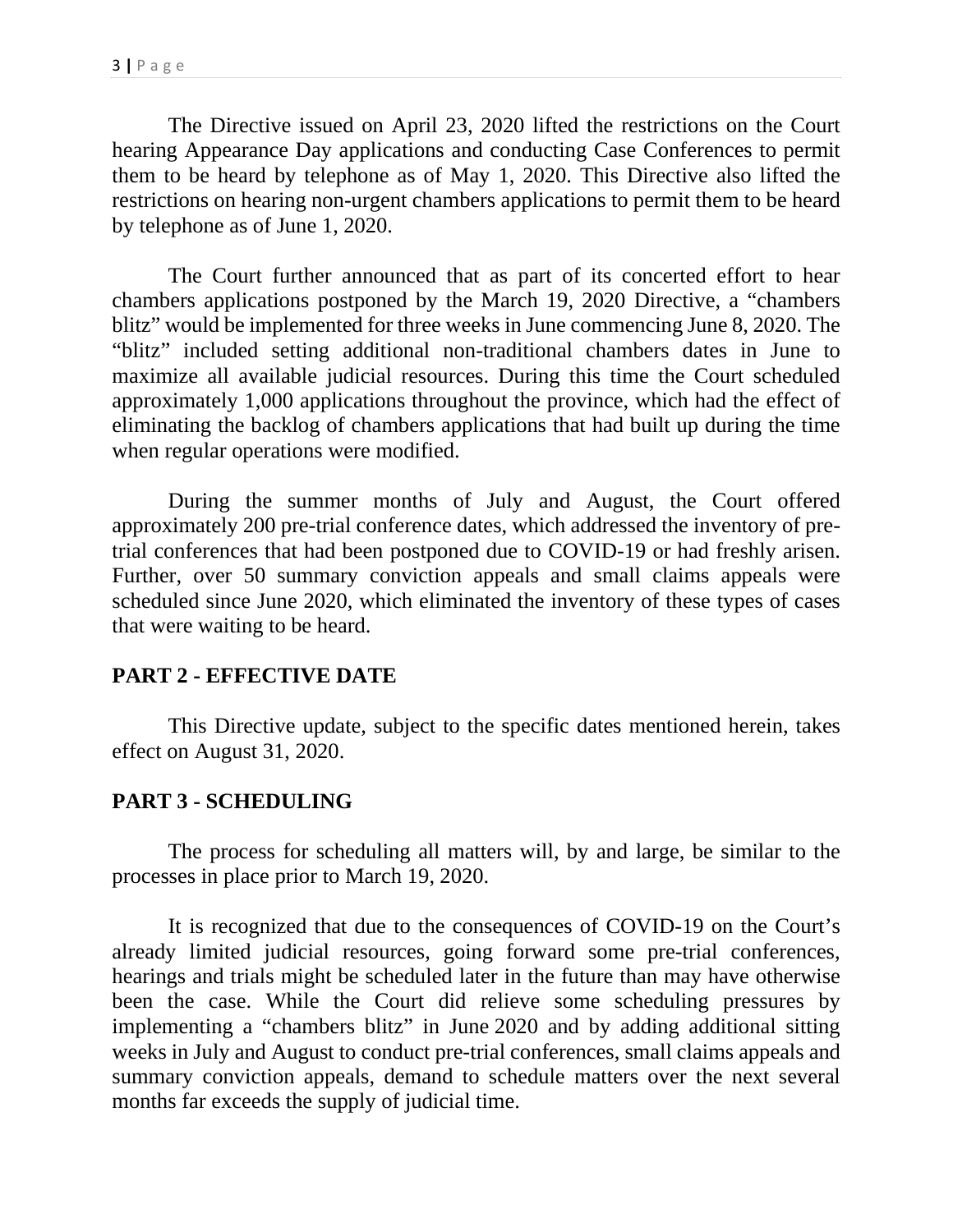In scheduling matters, priority will be given to:

- criminal matters where the Accused is in custody;
- criminal matters that are at risk of being dismissed due to institutional delay;
- child protection hearings; and
- trials and other proceedings that have previously been "bumped" or adjourned by the Court.

The local registrar in each judicial centre will attempt to schedule all matters as soon as possible, but delay in providing dates may occur for reasons such as a particular judge being seized with the matter, if a trial is longer than one week, or if no mutually agreeable dates are provided by all counsel or parties.

To assist the Court in creating and maintaining an efficient schedule, counsel and parties are encouraged to:

- Take advantage of the expedited pre-trial process described in Practice Directive GA-PD#4 - *Expedited Pre-Trial Conferences.*
- Notify the local registrar as soon as possible when a scheduled conference, hearing or trial date is no longer needed.
- Collaborate with opposing counsel or parties to resolve evidential or other matters that may result in reducing trial time.
- Ensure that settlement discussions are held in a timely fashion so that, if a matter settles, there is sufficient notice to backfill the Court's time that has become free. (Settling a matter on the "court house steps" results in an inefficient use of institutional resources.)
- Notify the local registrar immediately on becoming aware of any circumstance that could result in the delay of a scheduled matter, as this increases the opportunity for another matter to proceed in the vacated slot.
- Attempt to obtain mutually acceptable dates (several dates would be preferable) when requesting the scheduling of a civil matter and,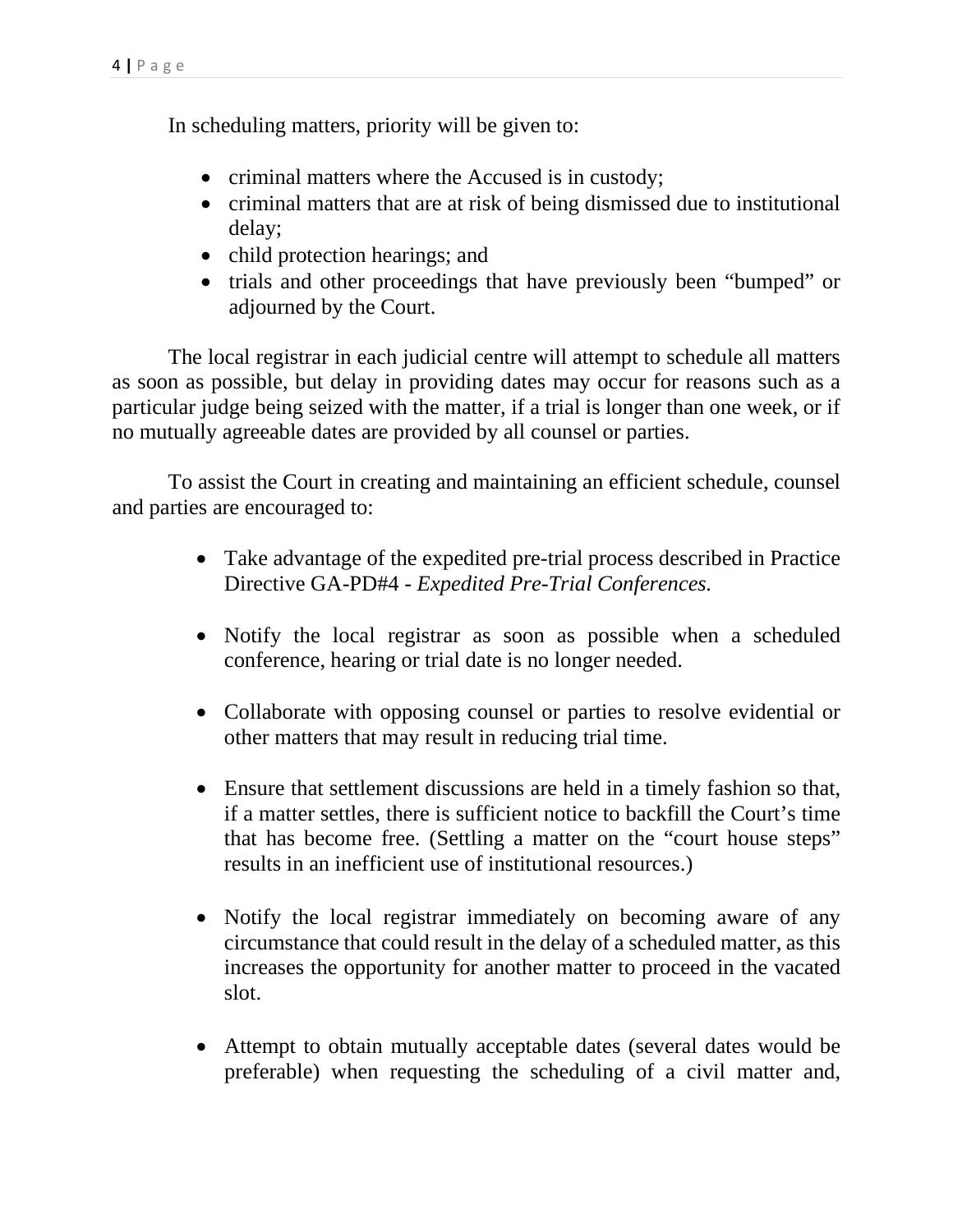thereafter, the party requesting the scheduling shall relay these dates to the local registrar.

• Respond promptly to all messages and calls from the local registrar.

# **PART 4 - USE OF TECHNOLOGY**

#### *Video conferencing*

Online video conferencing through WebEx is available for use in the court rooms and conference rooms. Although online video conferencing through WebEx is generally permitted for use in these spaces, its use in any particular proceeding must be approved in advance by the presiding judge and is subject to the availability of resources to set up and manage the video conference.

CCTV video conferencing is also available between court houses and most correctional institutions.

Where counsel or a party to a proceeding believes that the proceeding or a portion of the proceeding can be conducted by video conference without jeopardizing the integrity of the proceeding, they are encouraged to request that the conference, hearing, witness appearance or trial be conducted by video conference. The request should be made either at a pre-trial or through the local registrar. The use of video conferencing is subject to the discretion of the judge presiding at the hearing or trial.

### *Audio/Video Conferencing in Criminal Matters*

The *Criminal Code* contains specific provisions respecting remote appearances. This Directive must be read as consistent with those provisions.

### *Other technology*

The Court is amenable to the use of other technology in court proceedings provided its use does not jeopardize the integrity of the proceeding. The use of other technology for a particular case may be requested at a pre-trial or through the local registrar. The use or development of other technology for general applications may be brought to the attention of the Registrar of the Court. The use of these options is subject to the discretion of the presiding judge.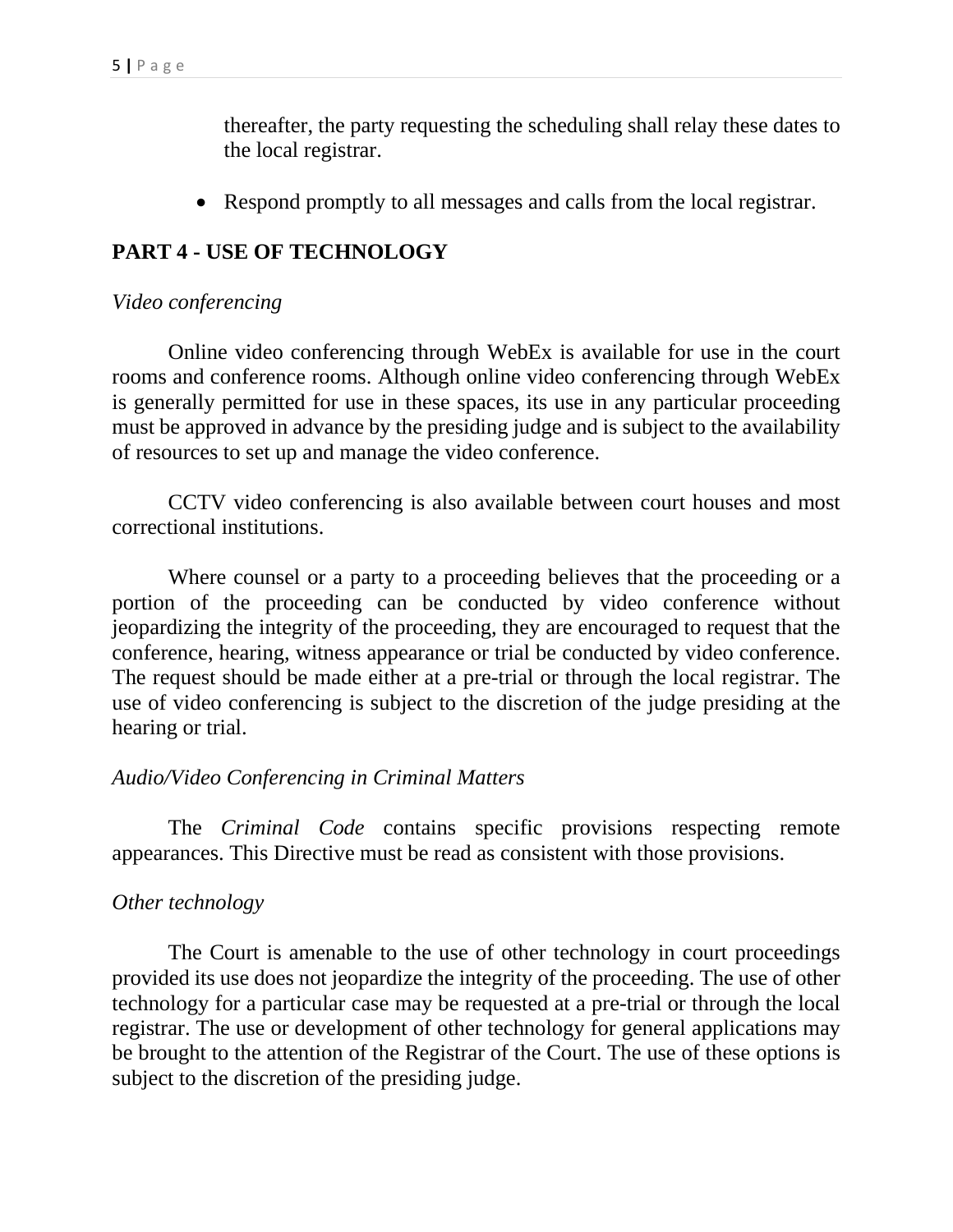# *Early Consideration of the Use of Technology*

Counsel or a party considering the use of technology, in whatever form, should consider their possible options in a timely fashion so that the mechanics of the proposed technology can be accommodated. Specifically, the local registrar should be notified at the earliest possible date of the potential for the use of technology (e.g., a witness testifying by video from another province).

# *Reliable Secure Telephone Line*

It is the responsibility of the person choosing to appear by telephone to ensure they have a reliable and secure telephone line. A location where background noise is minimal should be utilized. Also, wherever possible, a land line should be used, rather than a cell phone, as a land line connection is generally of better quality.

# **PART 5 - ALL CHAMBERS APPLICATIONS (INCLUDING CHILD PROTECTION APPLICATIONS)**

## *Schedule*

Civil and family chambers, as well as child protection chambers in Prince Albert, shall continue to be held on the date and time at each judicial centre as set out in the Saskatchewan Gazette and as published on the Court's website at:

[https://sasklawcourts.ca/index.php/home/court-of-queen-s-bench/court-locations](https://sasklawcourts.ca/index.php/home/court-of-queen-s-bench/court-locations-and-sitting-times)[and-sitting-times.](https://sasklawcourts.ca/index.php/home/court-of-queen-s-bench/court-locations-and-sitting-times)

Child protection chambers matters in the judicial centres of Saskatoon and Regina shall be scheduled on Tuesdays and, until further notice, shall continue to be set at staggered times of 10:00 a.m., 12:30 p.m. and 2:00 p.m.

# *Chambers Presumptively by Telephone*

All applications, including child protection hearings, shall be heard by telephone, unless the presiding judge grants permission or directs a party or parties to appear in person. A party who wishes to appear in person must notify the local registrar of their request to appear in person at least two business days prior to the hearing date, after which the presiding judge will determine whether the party will be permitted to appear in person rather than by telephone.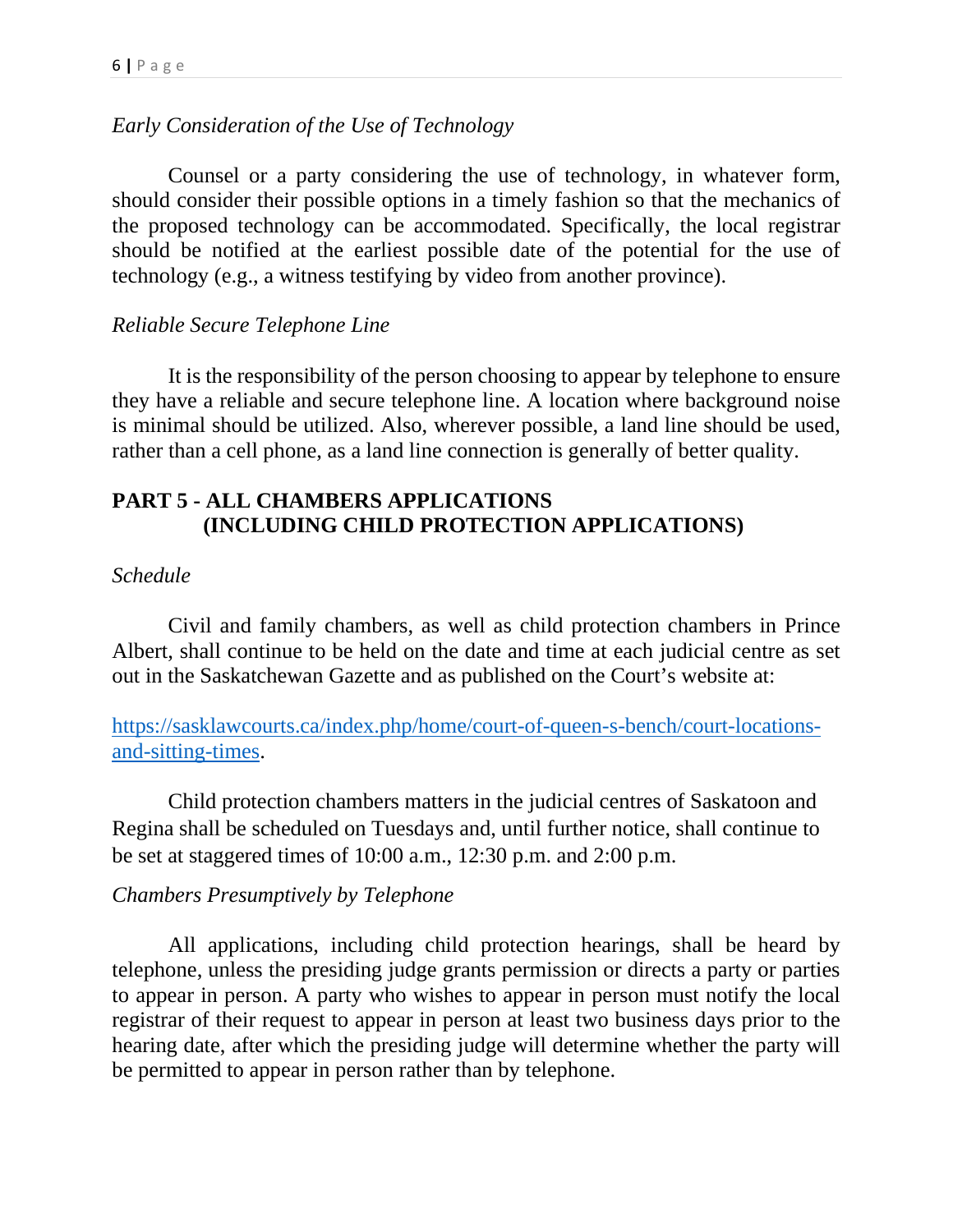All parties appearing by telephone shall provide to the local registrar the telephone number where they can be reached on the date and time scheduled for their chambers attendance and shall remain available by telephone at that number on that date until their matter is heard.

### *Amendment to Notice of Application Forms (except for Child Protection Notices)*

Until further notice, all Notices of Application, Originating Applications, Applications for Variation or any other hearing notices returnable to chambers (other than child protection applications) must contain the following notice immediately below the date and time set for the chambers appearance:

"Due to the health risks posed by the COVID-19 pandemic, all chambers applications will be heard by telephone unless the presiding judge has decided otherwise. To confirm the telephone number where you can be reached on the date of the application, **you must immediately** contact the office of the local registrar at **(306)** (insert telephone number of local registrar) and provide your telephone number. You must remain available by telephone at that number on that date until your matter is heard."

### *Attachment to Notices of Protection Hearings (in Family Services Matters)*

Until further notice, all Notices of Protection hearings or any other hearing notices returnable to chambers in child protection matters must have appended to the Notice or other hearing notice the following statement:

"Due to the health risks posed by the COVID-19 pandemic, all child protection chambers applications will be heard by telephone unless the presiding judge has decided otherwise. To confirm the telephone number where you can be reached on the date of the application, **you must immediately** contact the office of the local registrar at **(306)** (insert telephone number of local registrar) and provide your telephone number. You must remain available by telephone at that number on that date until your matter is heard."

### *Chambers by Video Conferencing*

Where counsel or a party requests that a chambers application be conducted by video conference, they must notify the local registrar of their request at least two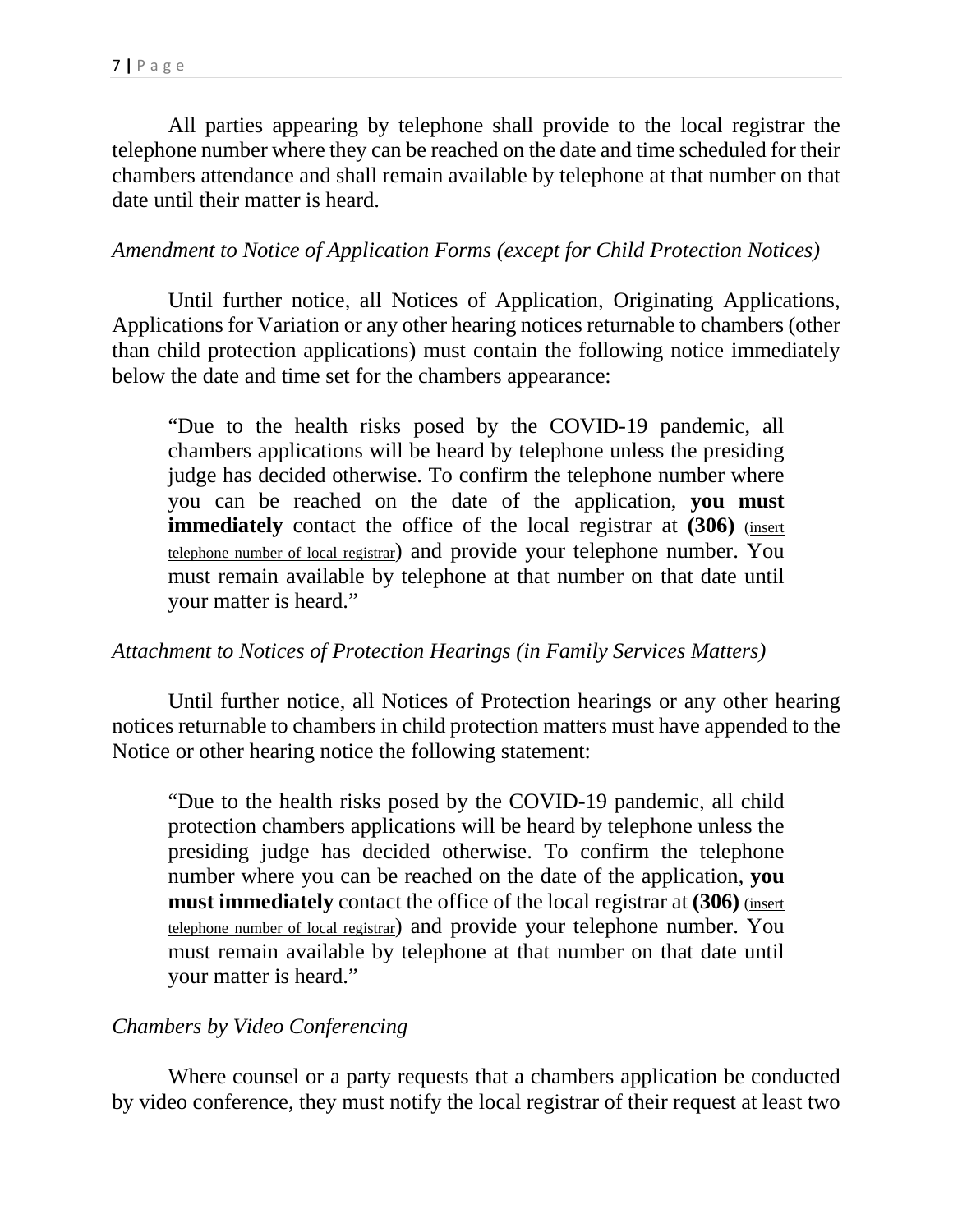business days prior to the chambers date, after which the presiding judge will determine whether the party will be permitted to appear by video conferencing rather than by telephone. The use of video conferencing is subject to the discretion of the chambers judge.

## *Civil and Family Chambers Lists*

Civil and family chambers lists will be available to parties or counsel, on request, the morning of the chambers date, in a manner to be determined by the local registrar.

# **PART 6 - APPEARANCE DAY APPLICATIONS**

*The Queen's Bench Rules* have been amended effective September 1, 2020 to provide that all Appearance Day applications will now be scheduled to be heard "30 minutes before the time chambers is scheduled to commence," rather than at "the end of chambers list." [This will mean that most Appearance Day applications will be heard at 9:30, except when chambers commences at 1:30 due to a statutory holiday, in which case the Appearance Day application will be scheduled for 1:00]. This change is intended for the convenience of counsel and the parties. By more precisely designating the time when the Appearance Day application will be heard, the time during which counsel or the parties must remain available for the Court's call is reduced. Appearance Day applications will continue to be heard by telephone. See:

[https://sasklawcourts.ca/images/documents/Queens\\_Bench/QB\\_Rule\\_Amendment](https://sasklawcourts.ca/images/documents/Queens_Bench/QB_Rule_Amendments_2020_E.pdf) [s\\_2020\\_E.pdf](https://sasklawcourts.ca/images/documents/Queens_Bench/QB_Rule_Amendments_2020_E.pdf)

# **PART 7 - AFFIDAVITS DURING THE PANDEMIC**

The protocol respecting affidavits set forth in previous Directives is continued by this Directive. The following excerpt from the April 23, 2020 Directive remains in effect:

The March 19, 2020 Directive restricted civil and family chambers matters to urgent and emergency matters and provided guidance on how urgency would be determined. The Directive, in Part 3(b)(4) and Part 4(4)(4), included some direction with respect to the *filing* of affidavits as follows:

"In the event it is not possible to provide an emailed sworn [affidavit,](https://sasklawcourts.ca/index.php/component/seoglossary/1-sask-law-courts/3-affidavit) unsworn documents may be filed, provided the affiant is available by telephone or electronic communication to swear or affirm the document." (Emphasis in original.)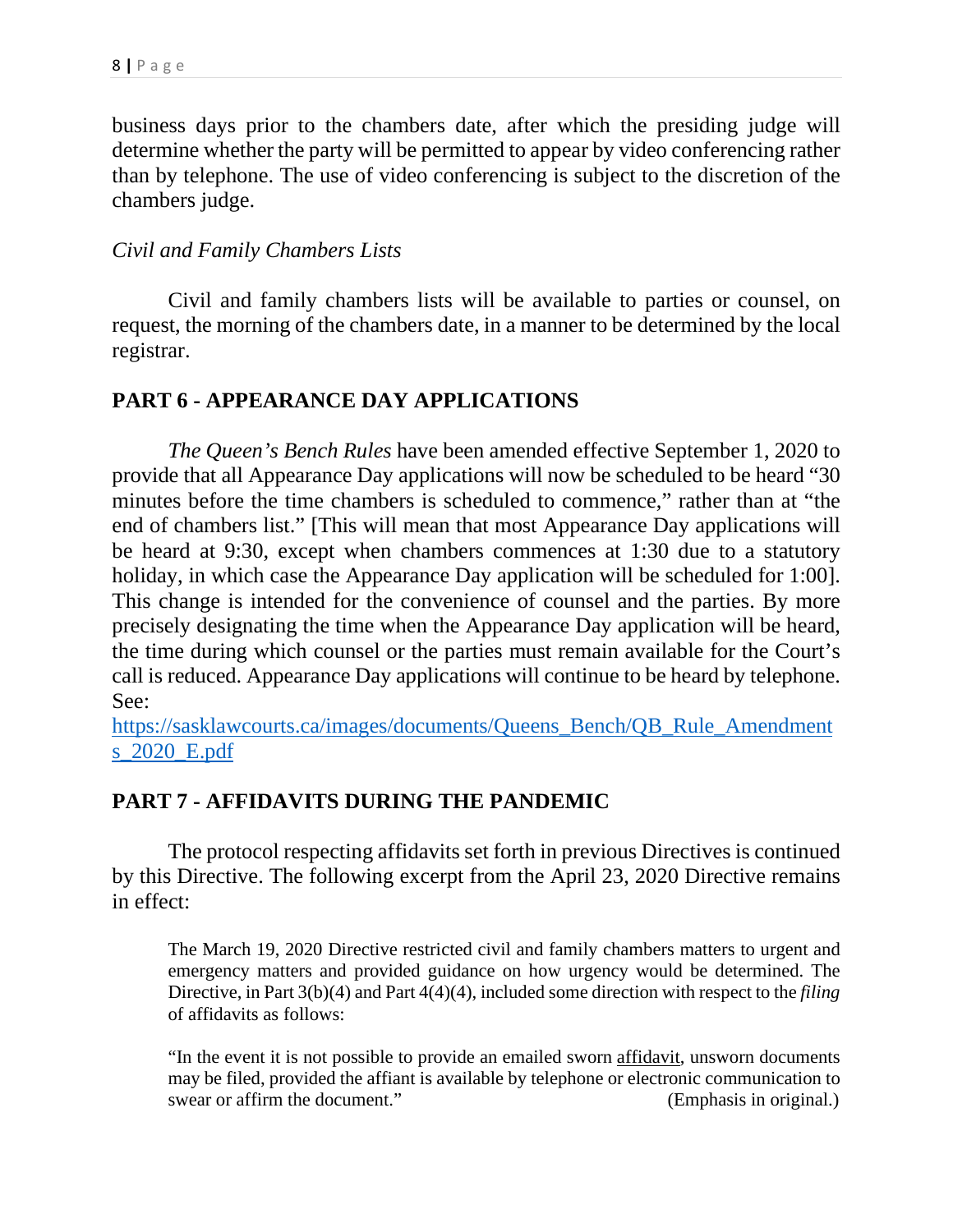Following the publication of this Directive, the Government of Saskatchewan enacted emergency regulations on March 26, 2020, which allow lawyers to commission and witness documents remotely using electronic means: *The Electronic Information and Documents Act, 2000* and *The Electronic Information and Documents (Public Emergencies) Regulations*.

Following those enactments, the Law Society of Saskatchewan prepared a Practice Directive for its members providing for the execution of affidavits by way of electronic communication: *Emergency Practice Directive 1 - Remote Execution of Certain Documents by Electronic Means*.

Recently, some questions have been raised respecting the interaction of these measures with the Court's Directive. What follows is intended to provide clarification and guidance.

As a starting point, the Court's Directive provides only that unsworn materials may be *filed* with the Court. It does not contemplate that an application would proceed on unsworn affidavit evidence.

Further, while the presiding Justice will make the final determination in each specific matter, it is reasonable to expect that the process prescribed by the Law Society will be followed by all lawyers who are filing evidence in support of an application: either to proceed based on urgency, or on the merits of the application. In the event it is not possible for a lawyer to meet the terms of the Law Society Directive, that lawyer may wish to seek leave from the presiding Justice to have their client/witnesses present by telephone at the hearing of the matter to swear or affirm the document. In that regard, while there may be some leniency at the initial stage where matters are proceeding on a time-sensitive basis, by the date of a chambers hearing it would only be in exceptional circumstances that the Court should be asked to administer affirmations/oaths where a lawyer is involved.

# **PART 8 - CIVIL AND FAMILY HEARINGS AND CONFERENCES WITHOUT** *VIVA VOCE* **EVIDENCE**

All civil and family hearings scheduled by the local registrar that do not require *viva voce* evidence shall be conducted by telephone, unless the presiding judge directs that the parties appear in person or by video conference. This includes summary judgment applications and judicial reviews, case conferences and case management conferences.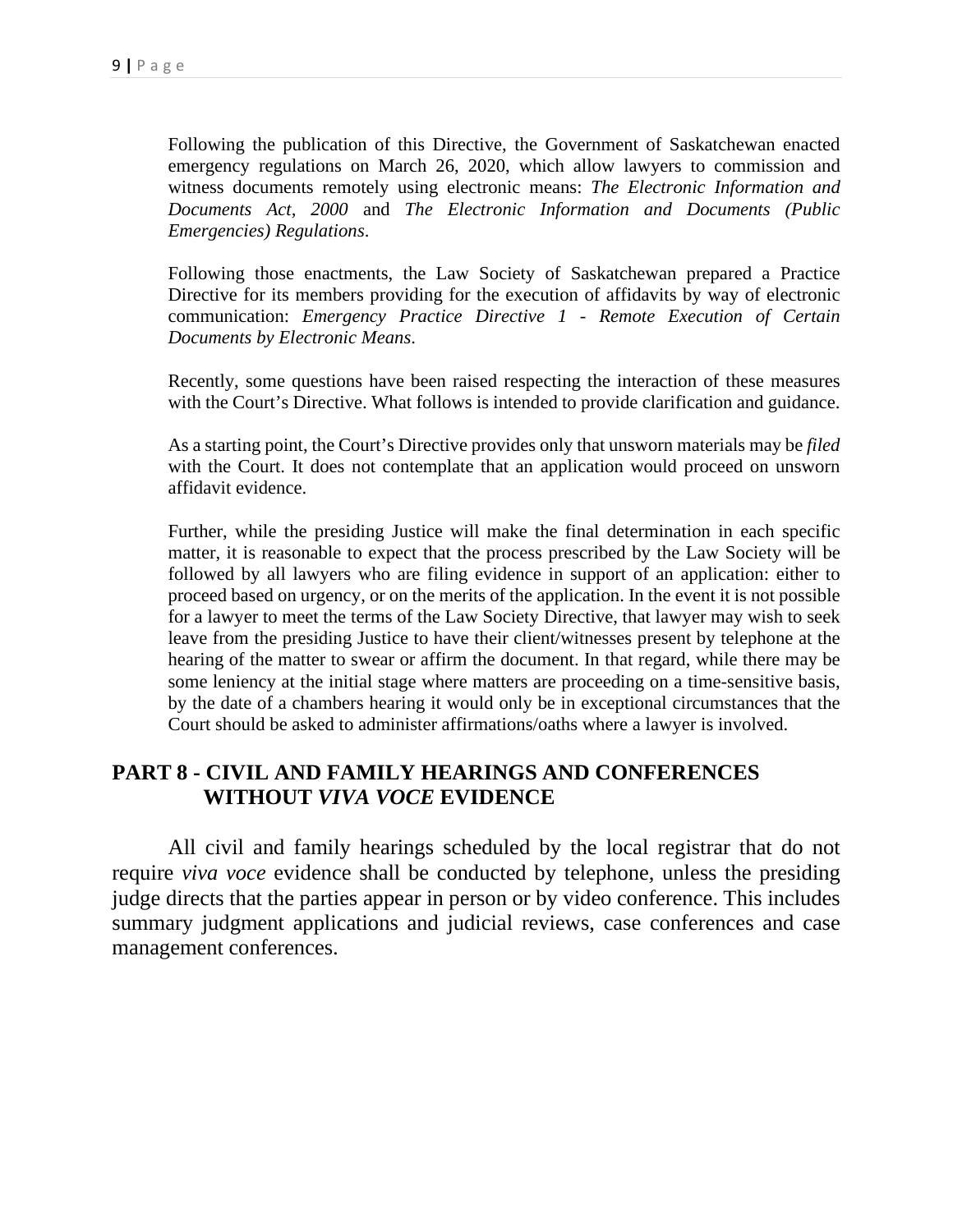#### **PART 9 - CIVIL AND FAMILY PRE-TRIAL CONFERENCES**

All civil and family pre-trial conferences will be conducted in person, unless the presiding judge directs the parties to appear either by telephone or by video conference.

#### **PART 10 - CRIMINAL PRE-TRIAL CONFERENCES**

All criminal pre-trials shall be conducted by telephone unless the criminal pretrial judge grants permission or directs a party to appear in person. A party who wishes to appear in person must notify the local registrar at least five business days prior to the criminal pre-trial conference date, following which the criminal pre-trial conference judge will determine whether such party will be permitted to appear in person rather than by telephone.

Accused persons in custody who may be required to appear at a criminal pretrial conference shall appear by CCTV. Accused persons not in custody who may be required to appear at a criminal pre-trial conference shall appear by telephone.

All parties appearing by telephone must provide to the local registrar in a timely fashion a contact telephone number to be used at the criminal pre-trial conference. Parties must remain available at their contact telephone number until their matter is heard.

## **PART 11 - SUMMARY CONVICTION APPEALS AND SMALL CLAIMS APPEALS**

All summary conviction appeals and small claims appeals will be conducted by telephone, unless the presiding judge grants permission or directs that counsel or the parties appear in person or by video conference.

# **PART 12 - CRIMINAL PROCEEDINGS OTHER THAN PRE-TRIALS, TRIALS AND APPEALS**

#### *Accused Persons in Custody*

For the following proceedings, accused persons who are in custody shall, presumptively, appear via video conference unless the pre-trial judge or presiding judge orders otherwise: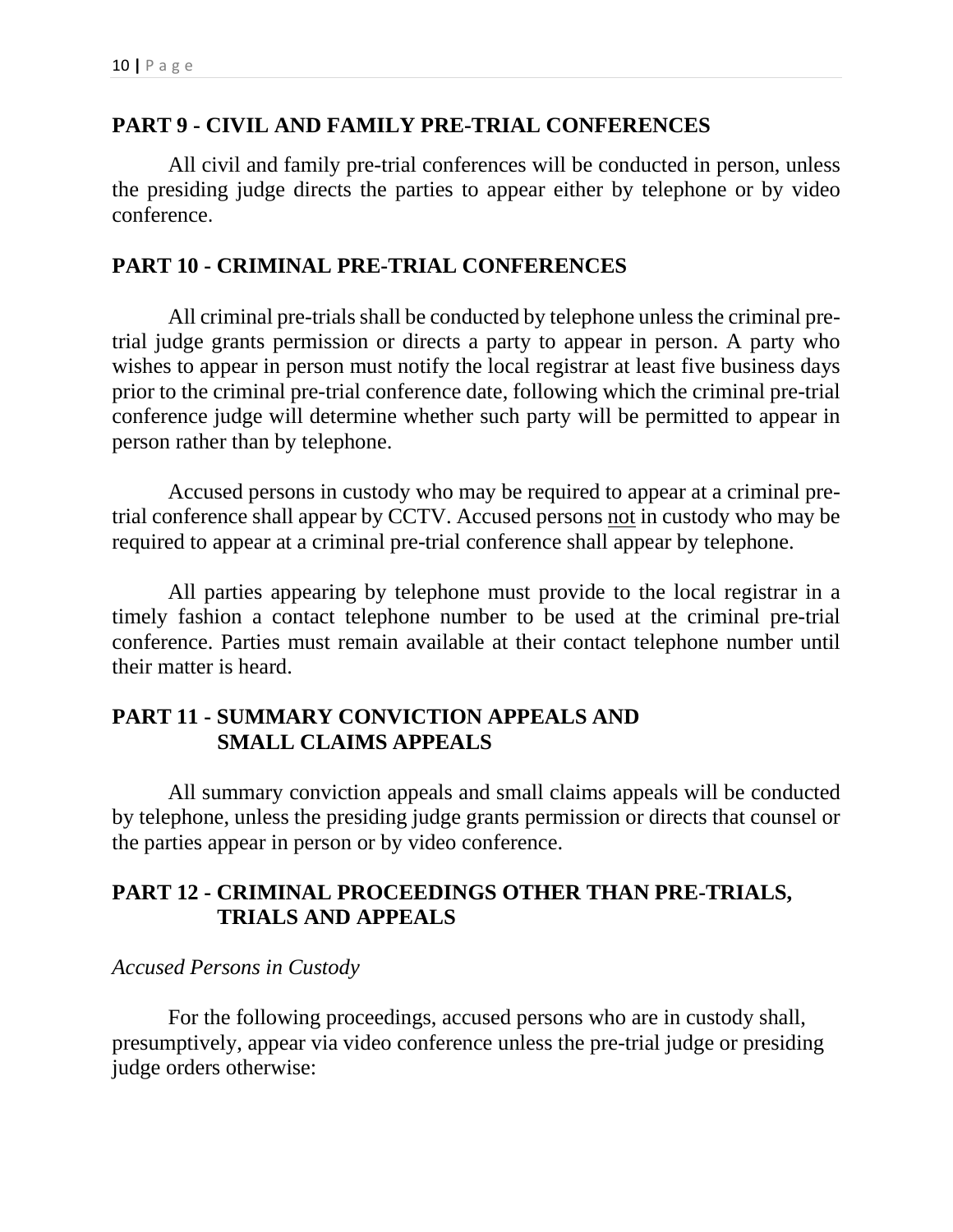- 1. Bail reviews, s. 520 of the *Criminal Code*;
- 2. Detention review chambers (self-represented persons only; accused persons with counsel need not appear);
- 3. Detention reviews, s. 525 of the *Criminal Code*;
- 4. First Appearances on Direct indictments;
- 5. Re-elections;
- 6. Guilty pleas, where sentencing is to occur at a later date;
- 7. Guilty pleas, followed by sentencing submissions;
- 8. Sentencings.

For the following proceedings, accused persons who are in custody shall, presumptively, be produced to appear in person unless the pre-trial judge or presiding judge orders otherwise:

- 9. Applications for judicial interim release, s. 522 of the *Criminal Code;*
- 10. Pre-trial motions, regardless of whether evidence is called.

#### *Accused Persons Not in Custody*

For the following proceedings, accused persons who are not in custody shall, presumptively, appear in person–unless a designation of counsel specific to Court of Queen's Bench proceedings has been filed–and the pre-trial judge or presiding judge decides otherwise:

- 1. Applications to amend release orders;
- 2. Bail reviews, s. 521 of the *Criminal Code*;
- 3. First Appearances on Direct Indictments;
- 4. Re-elections;
- 5. Guilty pleas, where sentencing is to occur at a later date;
- 6. Guilty pleas, followed by sentencing submissions;
- 7. Sentencings;
- 8. Pre-trial motions, regardless of whether evidence is called.

#### *Counsel*

For the following proceedings, counsel shall, presumptively, appear via telephone unless the pre-trial judge or presiding judge orders otherwise:

- 1. Bail reviews, s. 520 of the *Criminal Code*;
- 2. Detention review chambers;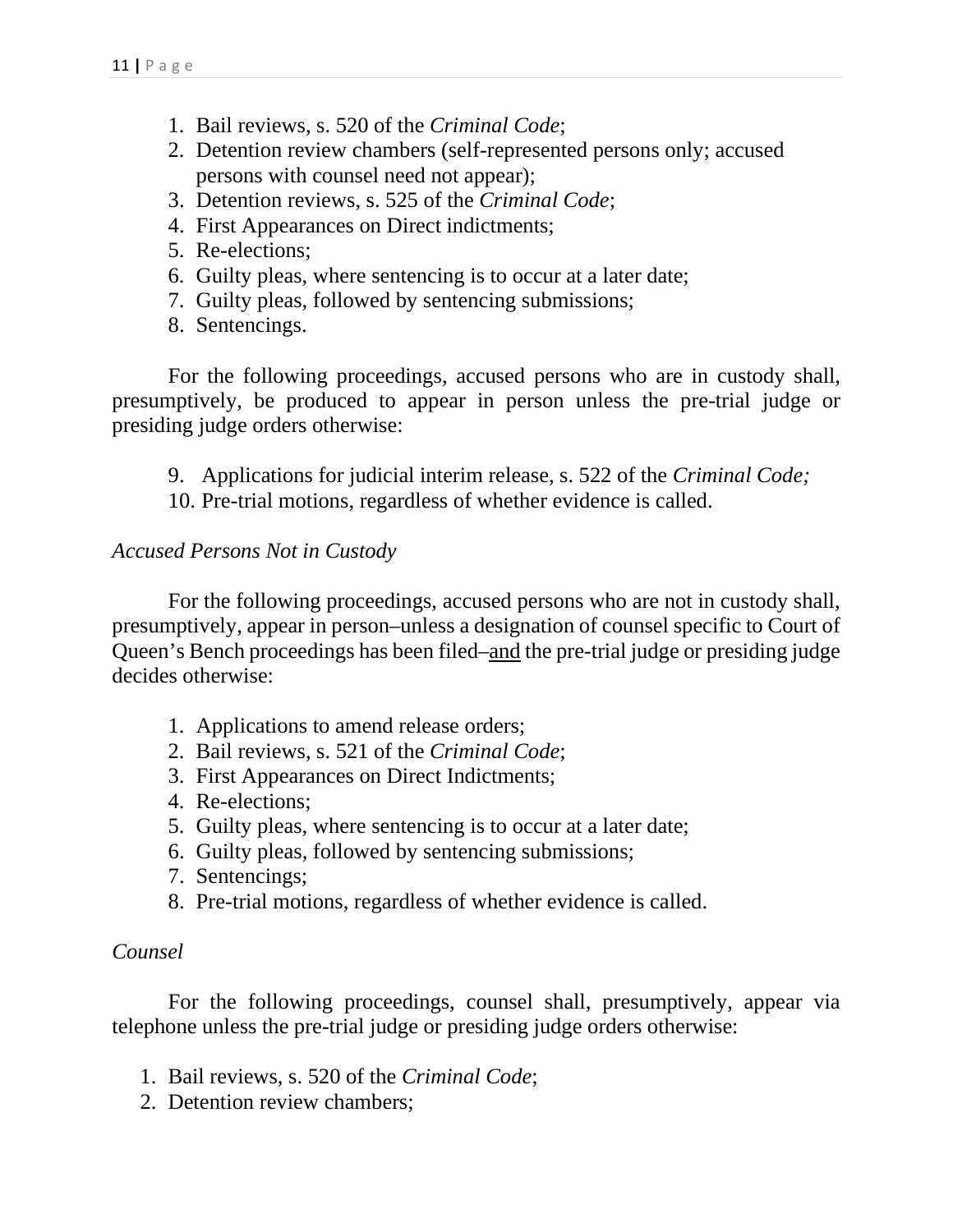#### 3. Detention reviews, s. 525 of the *Criminal Code*;

For the following proceedings, counsel shall, presumptively, appear in person unless the pre-trial judge or presiding judge orders otherwise:

- 4. Applications for judicial interim release, s. 522 of the *Criminal Code*;
- 5. First Appearances on Direct Indictments;
- 6. Re-elections;
- 7. Guilty pleas, where sentencing is to occur at a later date;
- 8. Guilty pleas, followed by sentencing submissions;
- 9. Sentencings;
- 10. Pre-trial motions, regardless of whether evidence is called.

#### *Requests for an Order/Leave to Deviate from the Presumptions*

If the pre-trial or presiding judge has not made a determination respecting the appearance of the accused, and Crown or Defence counsel wish to seek an order deviating from the presumptions set out in this Directive, they may write to the local registrar, with a copy to opposing counsel, setting out the order requested and the reasons therefor. When making such a request, counsel should familiarize themselves with the relevant *Criminal Code* provisions.

If Crown or Defence counsel wish to seek leave to deviate from the presumptions respecting the appearance of counsel, they may write to the local registrar, with a copy to opposing counsel, seeking leave and setting out the reasons therefor.

### **PART 13 - NON-JURY TRIALS (CIVIL AND CRIMINAL)**

All non-jury trials, both criminal and civil, will be held in the various court houses in the relevant judicial centres and will be conducted in the usual pre-COVID-19 manner, subject to the following:

- The trial judge will determine what modifications, if any, to the trial process will be implemented during the trial. This will include deciding whether witnesses will appear in person, by video, etc.
- Where the required physical distancing is not possible, plexiglass shields have been put in place to separate the judge, clerk, counsel and witnesses.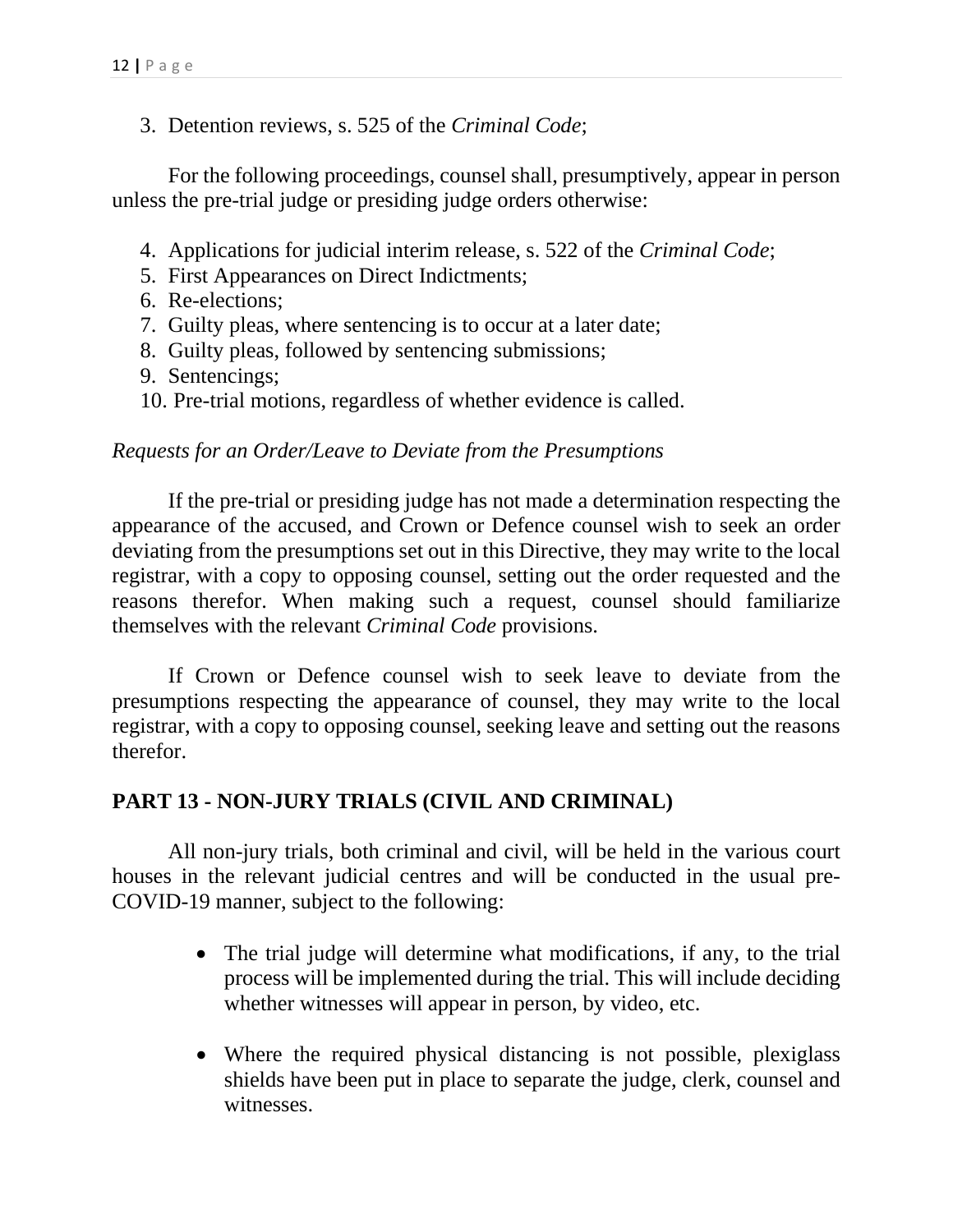• The number of persons permitted in the gallery of the court room may be limited in order to comply with the gathering limits recommended by the Chief Medical Health Officer. If necessary and feasible, the local registrar may arrange for the viewing of trial proceedings from another court room when requests are made in advance. The local registrar may also reserve seating for media or other persons with a direct interest in the proceeding.

### **PART 14 - JURY TRIALS (CIVIL AND CRIMINAL)**

All criminal jury trials will be held at a location other than a court house to ensure sufficient space in maintaining appropriate physical distancing for those participating in the trial process, including those persons who respond to a jury summons and those chosen to serve as a juror. The selection of the space and the protocols that will be in place to screen jurors and to maintain physical distancing outside of the courtroom will be managed by the Court Services Division of the Ministry of Justice ["the Ministry"] in accordance with *Court Services Jury Management Policy and Procedures*.

The trial judge will manage all circumstances and situations within the courtroom.

# **PART 15 - GENERAL GUIDELINES RESPECTING HEALTH PRECAUTIONS WHEN ATTENDING THE COURT HOUSE**

All court houses remain open to the public. However, attendance by individuals who are not necessary to a proceeding is discouraged and may be restricted to ensure proper physical distancing is maintained.

#### *Public's Responsibilities*

Everyone attending the court house must take responsibility for their health and safety, and the health and safety of others with whom they may have contact. This means that all attendees must inform themselves and obey the recommended and mandatory Public Health Rules and Orders, including rules respecting hygiene and physical distancing. This information can be found on the Provincial Government's website: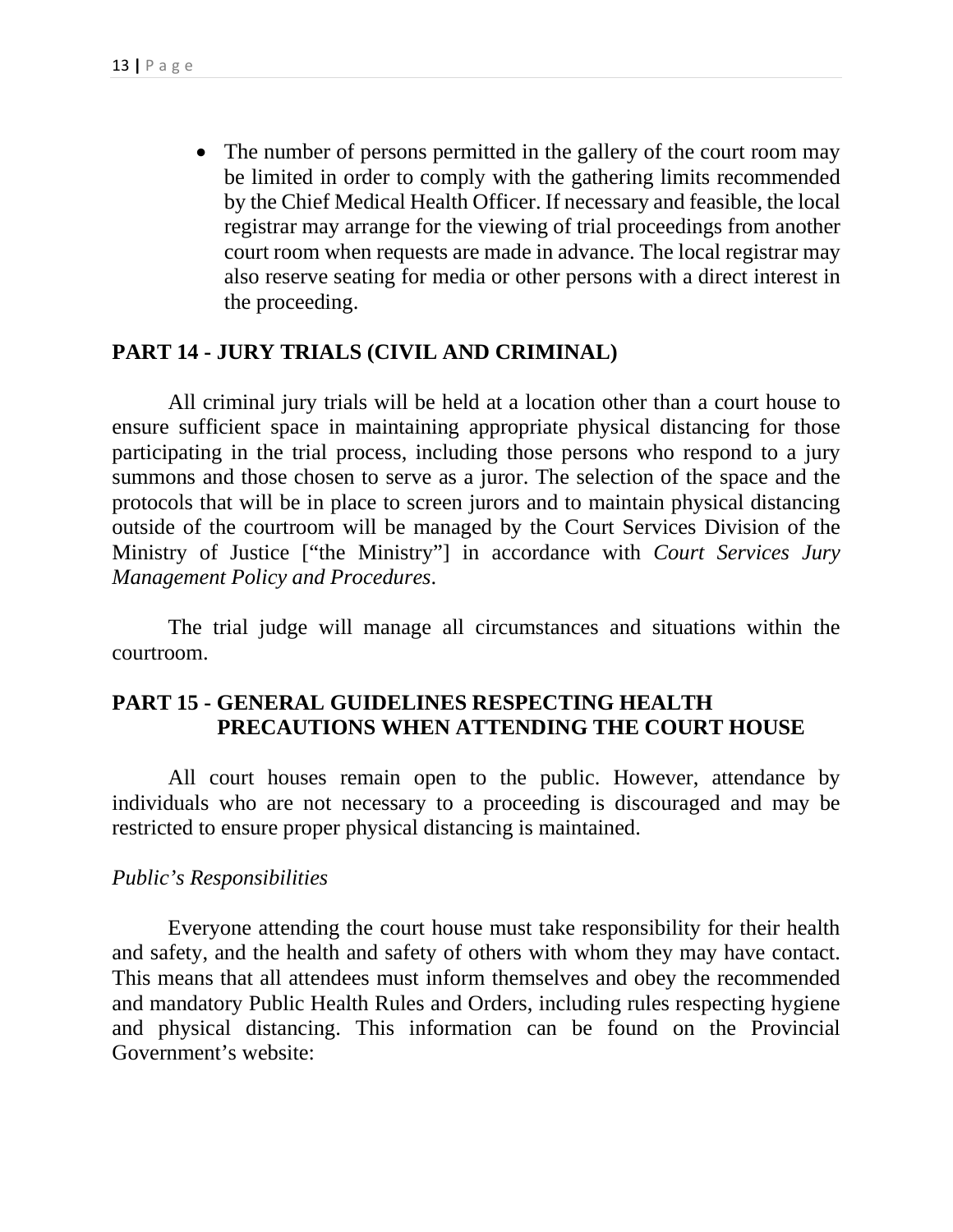[https://www.saskatchewan.ca/government/health-care-administration-and](https://www.saskatchewan.ca/government/health-care-administration-and-provider-resources/treatment-procedures-and-guidelines/emerging-public-health-issues/2019-novel-coronavirus)[provider-resources/treatment-procedures-and-guidelines/emerging-public-health](https://www.saskatchewan.ca/government/health-care-administration-and-provider-resources/treatment-procedures-and-guidelines/emerging-public-health-issues/2019-novel-coronavirus)[issues/2019-novel-coronavirus](https://www.saskatchewan.ca/government/health-care-administration-and-provider-resources/treatment-procedures-and-guidelines/emerging-public-health-issues/2019-novel-coronavirus)

## *Screening*

All persons wishing to enter a court house will be screened with a COVID-19 assessment by Court Security before being allowed entry.

## *When Person required to attend Court is denied Entry to the Court House*

When a person who is required to attend court is denied entrance by Court Security as a result of circumstances related to COVID-19, Court Security will obtain the telephone number or other contact information of the person who has been denied entry and immediately thereafter contact the local registrar. The local registrar is then responsible for notifying the judge whose proceeding is affected in order to obtain instructions on what alternate arrangements should be made.

### *Masks*

Lawyers, parties and members of the public may be required to wear masks.

The presiding judge will determine the requirements respecting wearing masks within the courtroom.

The Ministry's Court Services Division will determine the requirements respecting wearing masks within the court house (not including the courtroom).

### *Water*

Persons attending the court house will be allowed to bring their own water containers. The container will be examined by Court Security's Deputy Sheriffs to determine if it is safe to enter the court house.

Water pitchers and drinking glasses will not be provided in a court room. Bottled water will be available for witnesses.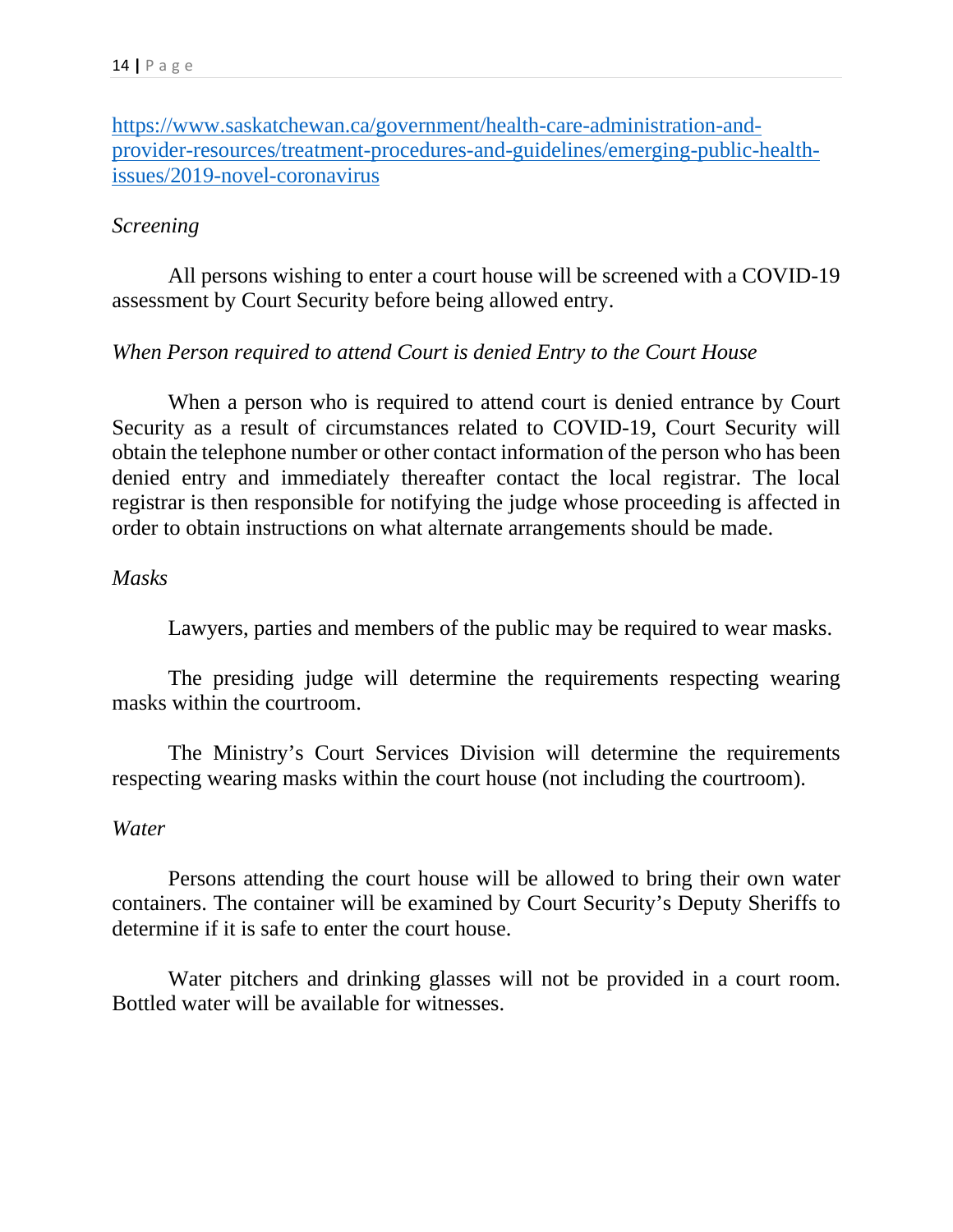# **PART 16 - LOCAL REGISTRY SERVICES**

### *Local Registry offices*

Personal access to the Local Registry offices remains restricted.

### *Drop Boxes*

The protocol respecting drop boxes set forth in the March 19, 2020 Directive is continued by this Directive. The following excerpt from that Directive remains in effect:

Effective immediately and until further notice, personal access to the offices of the local registrar is restricted and the following procedures will be implemented.

- To obtain guidance on Court procedures or court schedules, contact the office of the local registrar by phone. Phone numbers for each office can be found on the Court's website here: [https://sasklawcourts.ca/index.php/home/court-of-queen-s-bench/court-locations-and](https://sasklawcourts.ca/index.php/home/court-of-queen-s-bench/court-locations-and-sitting-times)[sitting-times.](https://sasklawcourts.ca/index.php/home/court-of-queen-s-bench/court-locations-and-sitting-times)
- Documents to be filed should be placed in an envelope and delivered either to a drop box located in the hallway (where available) or on the local registrar counter. The envelope should clearly set out the phone number where the party filing the documents can be contacted. All documents delivered will be date stamped and issued on the delivery date unless the documents are insufficient. Local registrars will notify persons who have filed documents by phone if their documents require amendment or completion before filing.
- Documents that are required to be returned will be available for pick up the following day. Pick-up locations at each location will be provided in the court house.

### *Assessments and Taxations*

Subject to the direction of the assessment officer or the local registrar, all assessments and examinations of accounts by an assessment officer or the local registrar will be conducted by telephone or video conference.

## *Email filing*

The Court acknowledges that there is a demand to allow for the filing of court documents by email. At present, current registry resources are not sufficient to manage unrestricted email filing. As the Court recognizes the benefit of email filing, its efficient and reasonable management is currently being explored with the Ministry's Court Services Division.